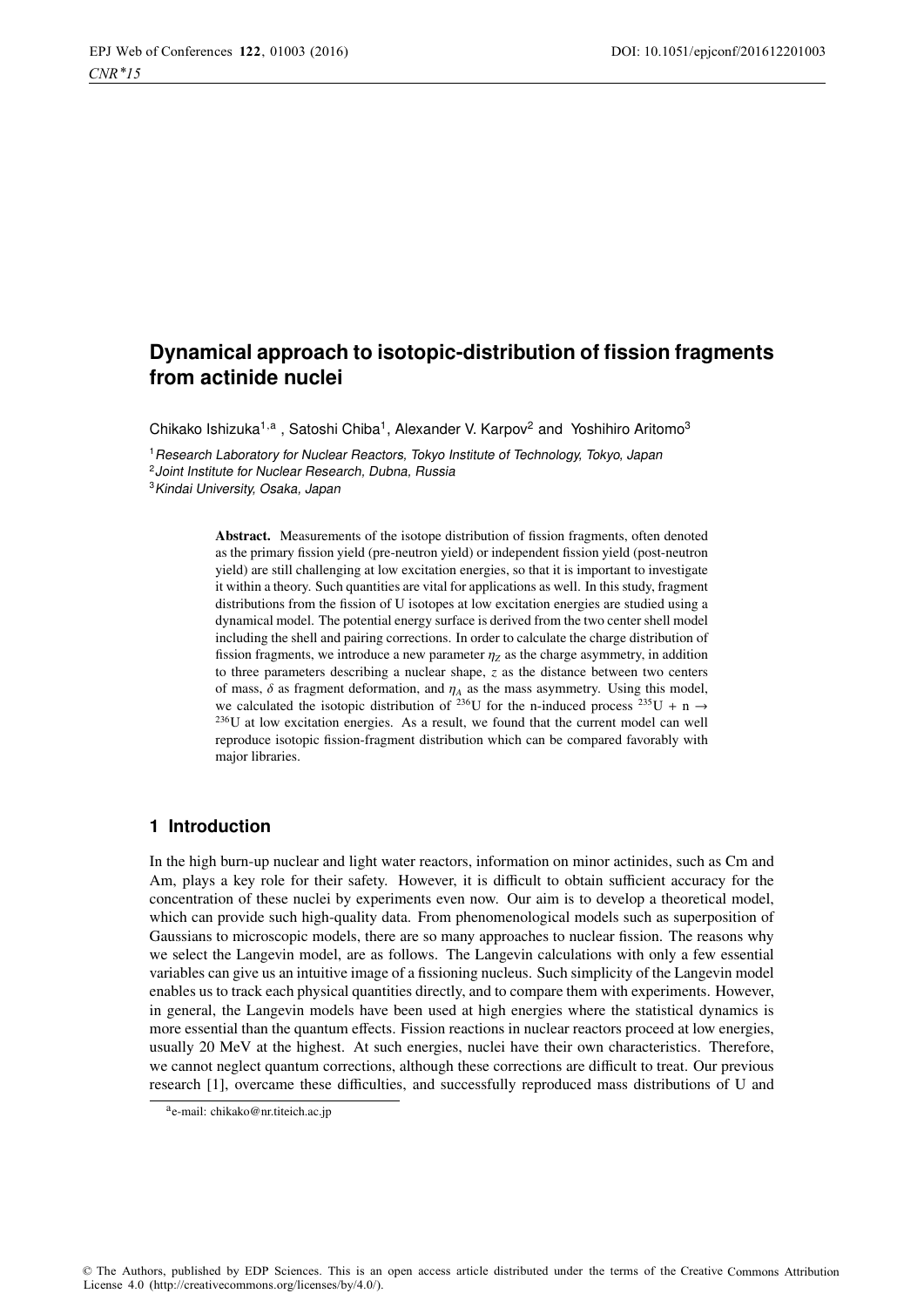Pu at low energies. But that model is still not sufficient to apply to nuclear reactor physics. The isotope distributions are required. In this paper, we extend our model in order to treat the charge mode that allows the isotope yield calculation. Difference between the current work and other recent works relating to the fission properties based on the Langevin model [2, 3], is the way of the charge mode. We consider the charge mode simultaneously with other degrees of freedom within unified computational scheme solving a system of coupled equations. Another important feature of the present model is that the microscopic shell effects are essential part of our model that is very important for the considered energy region.

## **2 Method**

We describe the shape of a compound nucleus, using the two-center shell model by three variables. They correspond to distance between the two centers of mass *z*, deformation  $\delta$ , and mass asymmetry  $\eta_A$ . In order to treat the isotope distributions, we introduce a new variable  $\eta_Z$  for the charge mode. The Langevin approach treats nuclear fission as a Brownian motion of particle representing by the chosen collective variables. In the equation of motion, the dissipation term and the fluctuation term for the Brownian motion, are added.

$$
\dot{q}_i = m_{ij}^{-1} p_j
$$
\n
$$
\dot{p}_i = -\frac{\partial V}{\partial q_i} - \frac{1}{2} \frac{\partial}{\partial q_i} m_{jk}^{-1} p_j p_k - \gamma_{ij} m_{jk}^{-1} p_k + g_{ij} R_j(t) ,
$$
\n(1)

where  $q_i = z$ ,  $\delta$ ,  $\eta_A$ , and  $\eta_Z$  ( $i = 1, 2, 3, 4$ ) are defined as follows.

$$
z = \frac{z_0}{BR}, B = \frac{3+\delta}{3-2\delta}, \delta = \frac{3(a-b)}{2a+b}, \eta_A = \frac{A_1 - A_2}{A_1 + A_2}, \eta_Z = \frac{Z_1 - Z_2}{Z_1 + Z_2}.
$$
 (2)  
Here,  $A_1$ ,  $A_2$ ,  $Z_1$ , and  $Z_2$  are the mass and charge numbers of fragment 1 and 2, respectively. We

assume that the deformation is common between a left and a right fragment. The random force in Eq. (1) satisfies  $\langle R_i \rangle = 0$  and  $\langle R_i(t_1)R_j(t_2) \rangle = 2\delta_{ij}(t_1 - t_2)$ . The Einstein relation between the diffusion coefficient  $g_{ij}$  and the heat-bath temperature  $\hat{T}$  is  $\sum_k g_{ik}g_{kj} = T\gamma_{ij}$ , where  $\gamma_{ij}$  is the friction tensor. The heat bath temperature for the mass mode  $(i - 1, 2, 3)$  is expressed as  $T = \sqrt{F_{ij}/g(\alpha)}$ tensor. The heat-bath temperature for the mass-mode (*i* = 1, 2, 3) is expressed as  $T = \sqrt{E_{int}/a(\mathbf{q})}$ <br>using the layel density parameter  $a(\mathbf{q})$ , while we use the effective temperature  $T = \hbar \omega_z$  eath  $\hbar \omega_z$  for using the level density parameter *a*(**q**), while we use the effective temperature  $T_Z = \frac{\hbar \omega_Z}{2} \coth \frac{\hbar \omega_Z}{2T}$  for the charge mode *(i - A*) instead of the heat-bath temperature *T*, where  $\omega_Z$  is the frequency with the charge mode ( $i = 4$ ) instead of the heat-bath temperature *T*, where  $\omega_Z$  is the frequency with respect to  $\eta$ <sub>Z</sub>. Here,  $E_{int}$  is the intrinsic energy defined as follows.

$$
E_{int} = E^* - \frac{1}{2} m_{ij}^{-1} p_i p_j - V \,. \tag{3}
$$

*E*<sup>∗</sup> is the excited energy, and *V* is the potential energy.

Basically, for the potential energy, we use a similar potential as in the three dimensional case [1]. The difference between the three dimensional case and the current model is the fluctuation around an expectation value of the charge asymmetry. We have solved the Langevin equations with the charge asymmetry around the expectation value by using the potential as follows. The coefficient of the fluctuation-potential term in Eq. (6) can be derived from the Harmonic approximation. Potential terms relating to the charge asymmetry, are symmetry energy and the Coulomb energy. Then we can obtain the analytical expression for the coefficient  $C_{\langle \eta_Z \rangle}$  with the assumption of homogeneous charge spheres, as derived in [4, 5] because

$$
C_{\eta z} = \frac{\partial^2 V}{\partial \eta_z^2}\bigg|_{\eta_z = \langle \eta_z \rangle} \simeq \left. \frac{\partial^2 V_{Sym}}{\partial \eta_z^2}\right|_{\eta_z = \langle \eta_z \rangle} + \left. \frac{\partial^2 V_{Coul}}{\partial \eta_z^2}\right|_{\eta_z = \langle \eta_z \rangle}.
$$
 (4)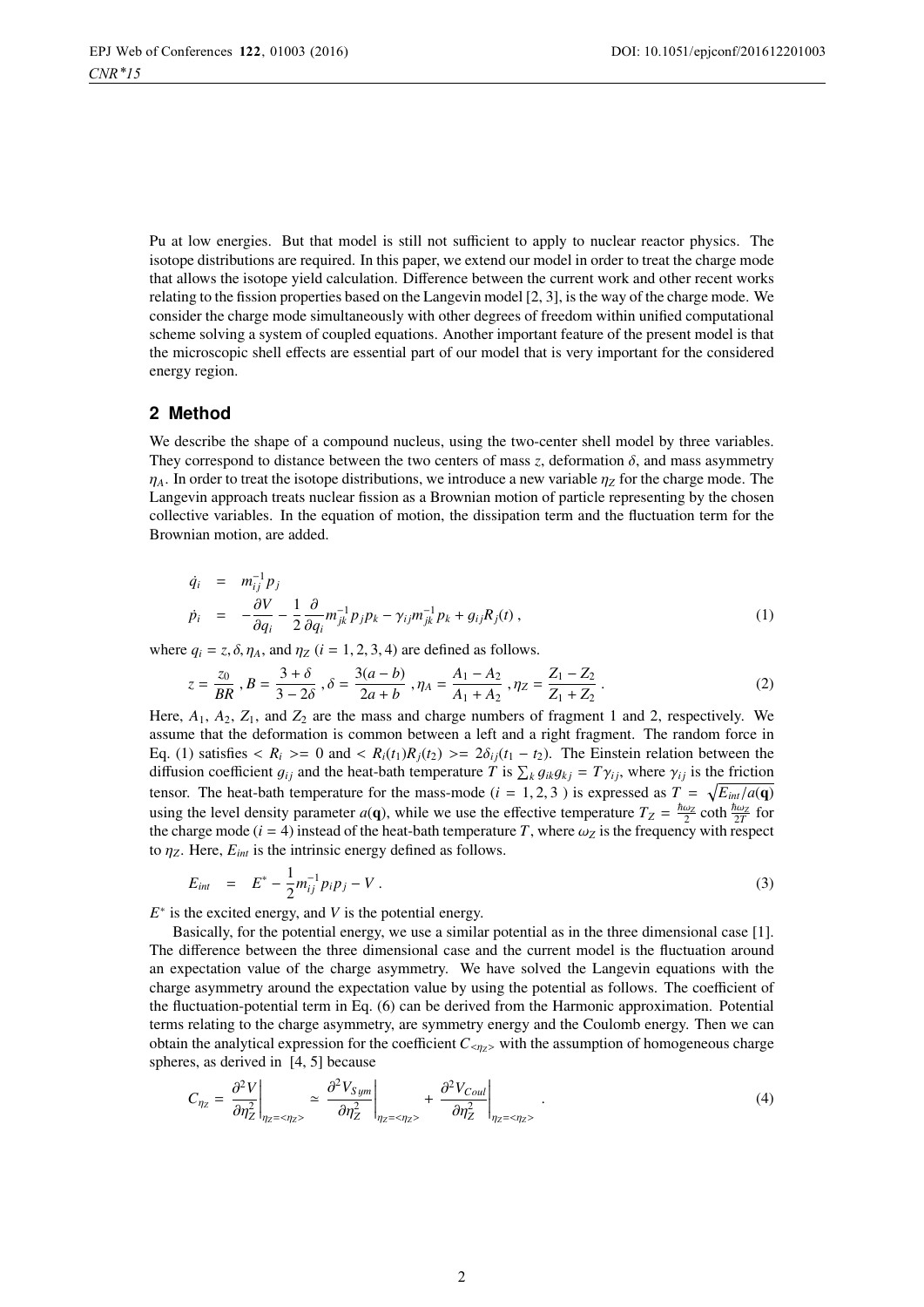The harmonic approximation of the potential is as follows.

$$
V = V_{LD} + (V_{Shell}(\mathbf{q}, T = 0) + V_{Pair}(\mathbf{q}, T = 0)) \exp\left(-\frac{aT^2}{E_d}\right) + \frac{l(l+1)\hbar^2}{2I}
$$
 (5)

$$
= V(q_i, <\eta_Z>) + \frac{C_{\eta_Z}}{2} (\eta_Z - <\eta_Z>)^2
$$
\n(6)

Here, note that the liquid-drop model (the original potential used in [1]) presumes the Unified Charge Distribution (UCD). As already discussed in early 80s [8], the expectation value of the charge asymmetry is not that of the UCD. Deviation from the UCD has been observed.

$$
V(q_i, <\eta_Z >_{UCD}) = V_{LD}|_{<\eta_Z >_{UCD}} + (V_{Shell} + V_{Pair}) \exp\left(-\frac{aT^2}{E_d}\right)\Big|_{<\eta_Z >_{UCD}} + \frac{l(l+1)\hbar^2}{2I}\Big|_{<\eta_Z >_{UCD}} \tag{7}
$$

$$
= V(q_i, <\eta_Z>) + \frac{C_{\eta_Z}}{2} (<\eta_Z>_{UCD} - <\eta_Z>)^2
$$
\n(8)

Finally, the potential can be expressed using the potential relating to the liquid-drop potential, the charge fluctuation around the expectation value of the charge asymmetry, and and the charge deviation from the UCD,

$$
V = V(q_i, < \eta_Z >_{UCD}) + \frac{C_{\eta_Z}}{2} (\eta_Z - < \eta_Z >)^2 - \frac{C_{\eta_Z}}{2} (\langle \eta_Z >_{UCD} - < \eta_Z >)^2 \tag{9}
$$

As we mentioned in the Introduction, in order to treat low-energy fission, we include quantum corrections in the potential. For the shell correction, we adopt the Strutinsky method from the single-particle levels of the two-center shell model. The BCS pairing effect is also included. The shell correction has a temperature dependence with the shell damping energy of the Ignatyuk's value. This modification of the potential energy changes trajectory, because the derivative of the fluctuation in terms of each variable  $q_i$  affects the time evolution. We estimate the  $\langle \eta_Z \rangle$  following [6]. The UCD hypothesis is defined as

$$
\frac{Z}{A} = \frac{Z_H^{UCD}}{A_H'} = \frac{Z_L^{UCD}}{Z_L'}\tag{10}
$$

$$
A'_H = A_H + v_H, \tag{11}
$$

$$
A'_{L} = A_{L} + \nu_{L}, \tag{12}
$$

$$
A = A'_H + A'_L, \tag{13}
$$

where the  $v_H$  and  $v_L$  is an averaged number of evaporated neutrons from each fragment, respectively.

Another extension of the Langevin model is the transport coefficients. For the mass mode [1], we use the same one as the three dimensional calculations. The Werner-Wheeler approximation for the inertial mass, and the Wall and Window formula for the friction tensor. For the charge mode [4, 5], we neglect the off-diagonal components. Here, note that we assume the evolution of the charge mode starts just after the neck appearance in a compound nucleus. For the mass tensor of the charge mode, we approximate a nuclear shape near the scission point as two spheres connected by a circular hole with radius  $r_N$ . The mass tensor can be described as

$$
m_{ij} = \begin{pmatrix} m_{11} & m_{21} & m_{31} & 0 \\ m_{12} & m_{22} & m_{32} & 0 \\ m_{13} & m_{23} & m_{33} & 0 \\ 0 & 0 & 0 & m_{\eta z \eta z} \end{pmatrix},
$$
(14)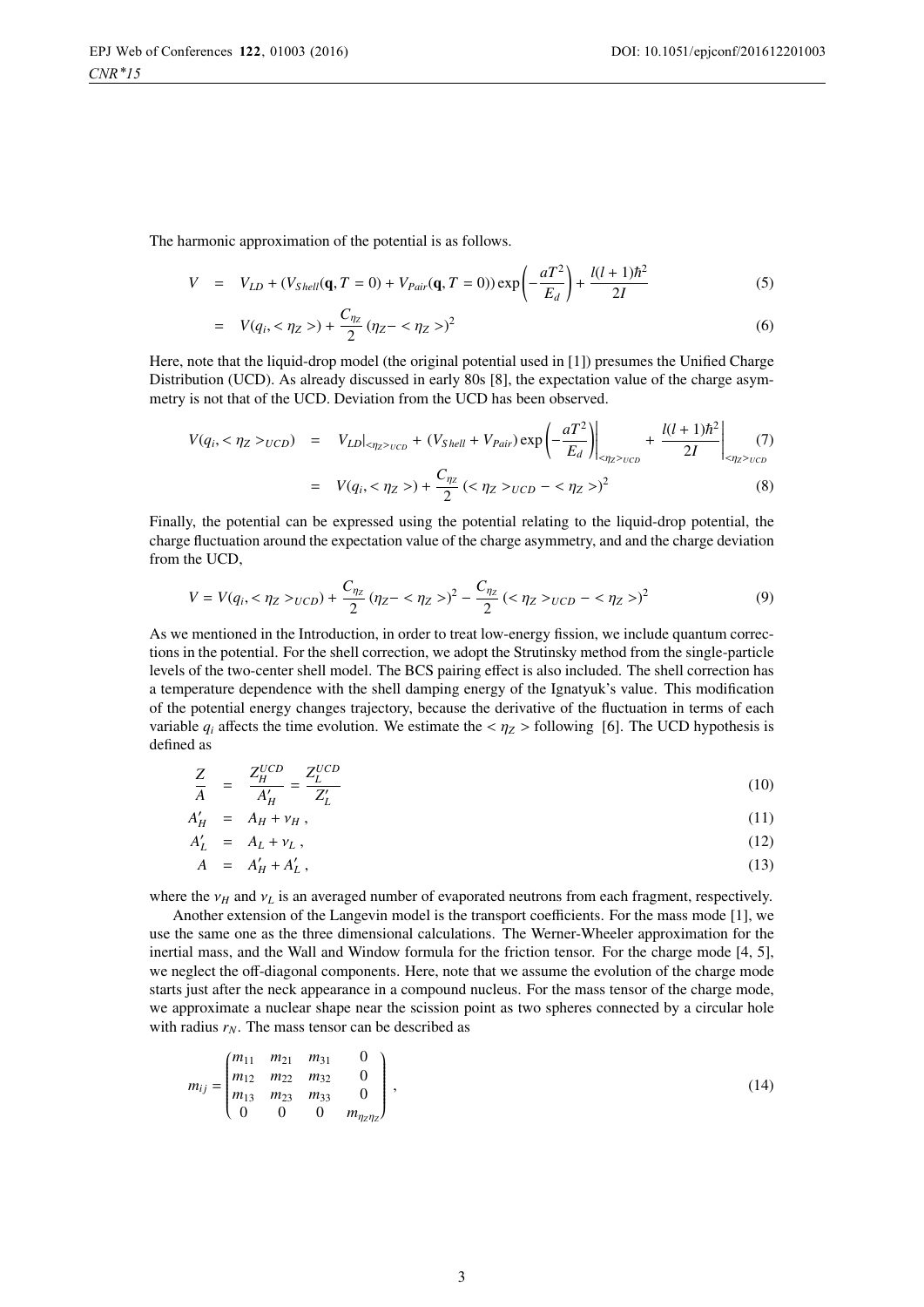where  $m_{ij}$  (for i=1, 2, 3) is a matrix element derived from Werner-Wheeler approximation. The indexes *i* and  $j = 1, 2, 3, 4$  correspond to  $\delta, \eta_A$  and  $\eta_Z$ , respectively. The charge component of  $m_{ij}$  is expressed as follows for a flow of viscous incompressible liquid through that cylindrical neck.

$$
m_{\eta_Z \eta_Z} = \frac{m}{3\pi \rho} \frac{ZA^2}{N} \frac{(l+2r_N)}{r_N^2}
$$
 (15)

$$
\gamma_{ij} = \begin{pmatrix} \gamma_{11} & \gamma_{21} & \gamma_{31} & 0 \\ \gamma_{12} & \gamma_{22} & \gamma_{32} & 0 \\ \gamma_{13} & \gamma_{23} & \gamma_{33} & 0 \\ 0 & 0 & 0 & \gamma_{\eta_{2}\eta_{2}} \end{pmatrix},
$$
\n(16)

where the friction parameter for the charge mode,

$$
\gamma_{\eta_Z \eta_Z} = \frac{4m}{9\rho} \frac{AZ}{N} [N\bar{v_p} + Z\bar{v_n}] \frac{1}{\Delta \sigma}, \qquad (17)
$$

is derived in [4, 5] from the one-body dissipation model.

#### **3 Results and Analysis**

In this section, we show various properties of obtained fission-fragments using the Langevin model with the charge fluctuation for <sup>236</sup>U at  $E* = 20$ MeV which corresponds to  $n+^{235}$ U at  $E_n = 14$ MeV. The current mass distribution reproduces the peak positions and width of the experimental data as well as the result only with the mass mode. It means that the current modification (including the charge mode simultaneously with the mass mode) keeps the gross feature of the fissioning system. However, the statistics of current calculation is not sufficient compared to the three dimensional case.

Fig. 1 is the JENDL data [7] of  $^{236}$ U thermal fission on the nuclear chart as a reference. Compared to the JENDL data, we found that our result shown in Fig. 2 reproduce the nuclear species on the chart and yield structures, such as the peak positions, the inter-peak structure and the deviation from the UCD line. Unfortunately, it is difficult to see the tail structure in the JENDL (nuclei in blue in Fig. 1) due to the poor statistics, so we expect that it can be reproduced with enough data.

Fig. 3 to Fig. 5 are all isotope distribution of 236U at *<sup>E</sup>*<sup>∗</sup> <sup>=</sup> 20MeV. As seen in Fig. 2, the current fission-fragments have narrow distribution width, compared to the experimental data. As a result, the minimum number in the the isotope distribution is larger than the major libraries, while the maximum proton is smaller than them, as seen in Fig. 3) and Fig. 4. However, the peak position and the curvature of our results can reproduce the experimental values, qualitatively and quantitatively.

Symbols are common in Fig. 3 to Fig. 5. Red line with filled circle is our calculation on a log scale. Black line with open circle is the JENDL/FPY-2011 [7] for <sup>236</sup>U thermal-fission. Blue dashedline with open square is the JEFF-3.1.1 [11] for <sup>236</sup>U thermal-fission. Purple dashed-line with open triangle is the ENDF/B-VII [12] for  $^{236}U$  thermal fission. Green dashed-line with open invertedtriangle is the GEF  $[10]$  for <sup>236</sup>U thermal-fission, respectively.

We found that our obtained nuclei with enough yields can reproduce major libraries very well in various mass numbers as shown in Fig. 3 and Fig. 4. Such characteristics of the calculated isotope distribution can be commonly seen in all data between  $Z = 39$  to  $Z = 52$ . Fig. 5 is the same as the previous two figures but for the specific mass number  $A = 132$ . Even for the fixed mass number, such consistency with the major libraries can be also found.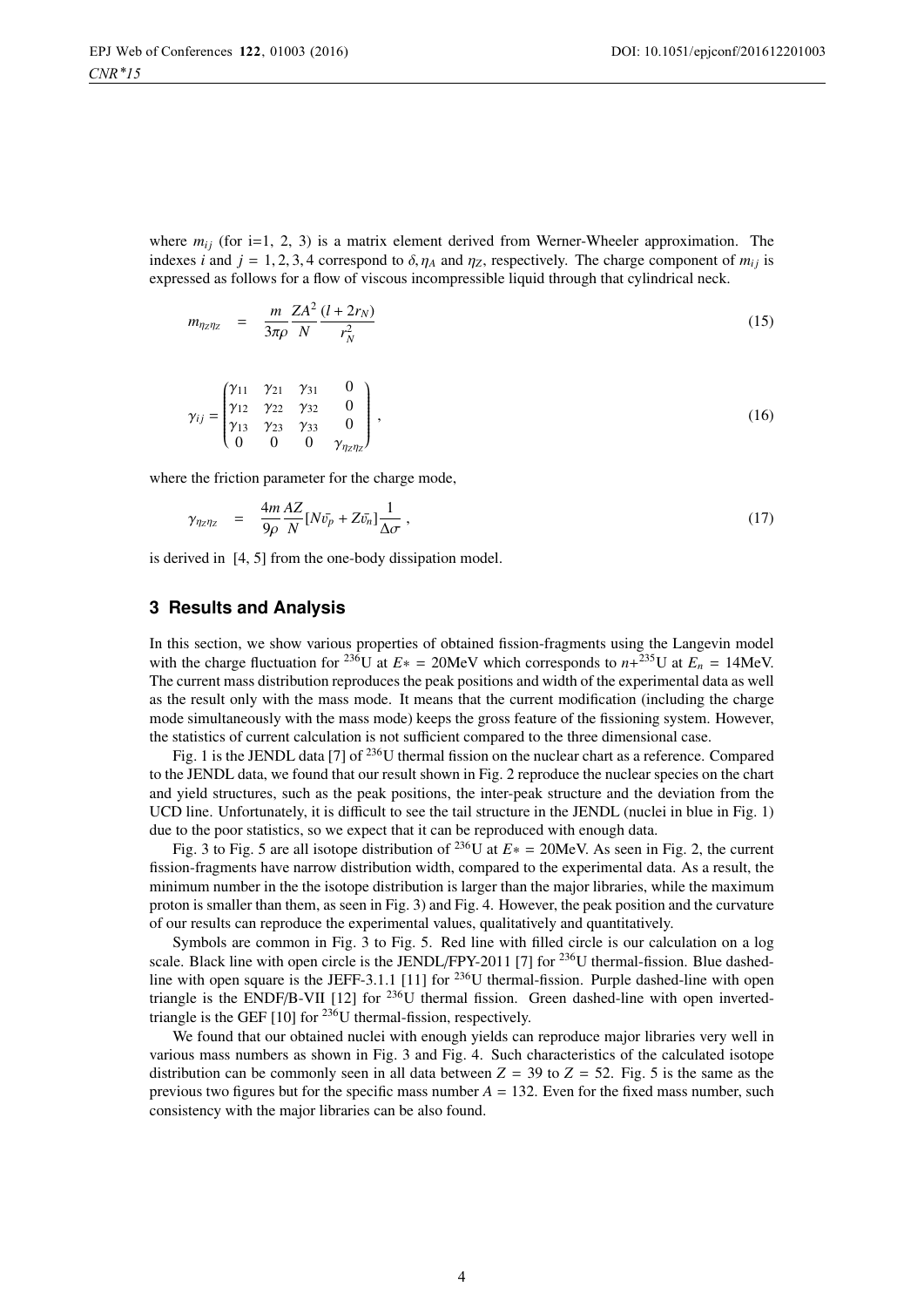

**Figure 1.** The JENDL data for <sup>236</sup>U thermal-fission is plotted in the nuclear chart. Fragment yield is shown in color map.

## **4 Summary**

In this paper, we extended our Langevin model based on the two-center shell-model parametrization by including the contribution from the fluctuation around the most stable charge asymmetry. We performed the Langevin calculation for the compound system of 236U at *<sup>E</sup>*<sup>∗</sup> <sup>=</sup> 20 MeV in terms of shape parameters, the mass asymmetry and the charge asymmetry simultaneously. We assumed the expectation value for the charge asymmetry including the charge deviation from the UCD as defined in [6]. As a result, our calculations showed good agreement with the NZ-distributions and isotope distributions of the major libraries, and that our model can provide sufficient accuracy to be compared to them, without any modification.

### **References**

- [1] Y. Aritomo and S. Chiba, PRC 88 (2013) 044614 and references therein.
- [2] K. Mazurek, C. Schmitt and P. N. Nadtochy, PRC 91 (2015) 041603(R).
- [3] M. R. Pahlavani and S. M, Mirfathi, PRC 92 (2015) 024622.
- [4] A. V. Karpov and G. D. Adeev, EPJA 14 (2002) 169 and references therein.
- [5] A. V. Karpov and G. D. Adeev, *Phys. At. Nucl.* 65 (2002) 1596.
- [6] G. D. Adeev, *Fiz. Elem. Chastis At. Yadra* 23 (1992) 1572.
- [7] K. Shibata, O. Iwamoto, T. Nakagawa, N. Iwamoto, A. Ichihara, S. Kunieda, S. Chiba, K. Furutaka, N. Otuka, T. Ohsawa, T. Murata, H. Matsunobu, A. Zukeran, S. Kamada, and J. Katakura, *J. Nucl. Sci. Technol.* 48 (2011) 1.
- [8] R. K. Gaputa and D. R. Saroha, PRC 30 (1984) 395 and reference therein.
- [9] A. C. Wahl, *Atomic Data and Nucl. Data Tables* 39 (1988) 1.
- [10] K.-H. Schmidt, B. Jurado, Ch. Amouroux, *JEFF-Report* 24 (2014) 1.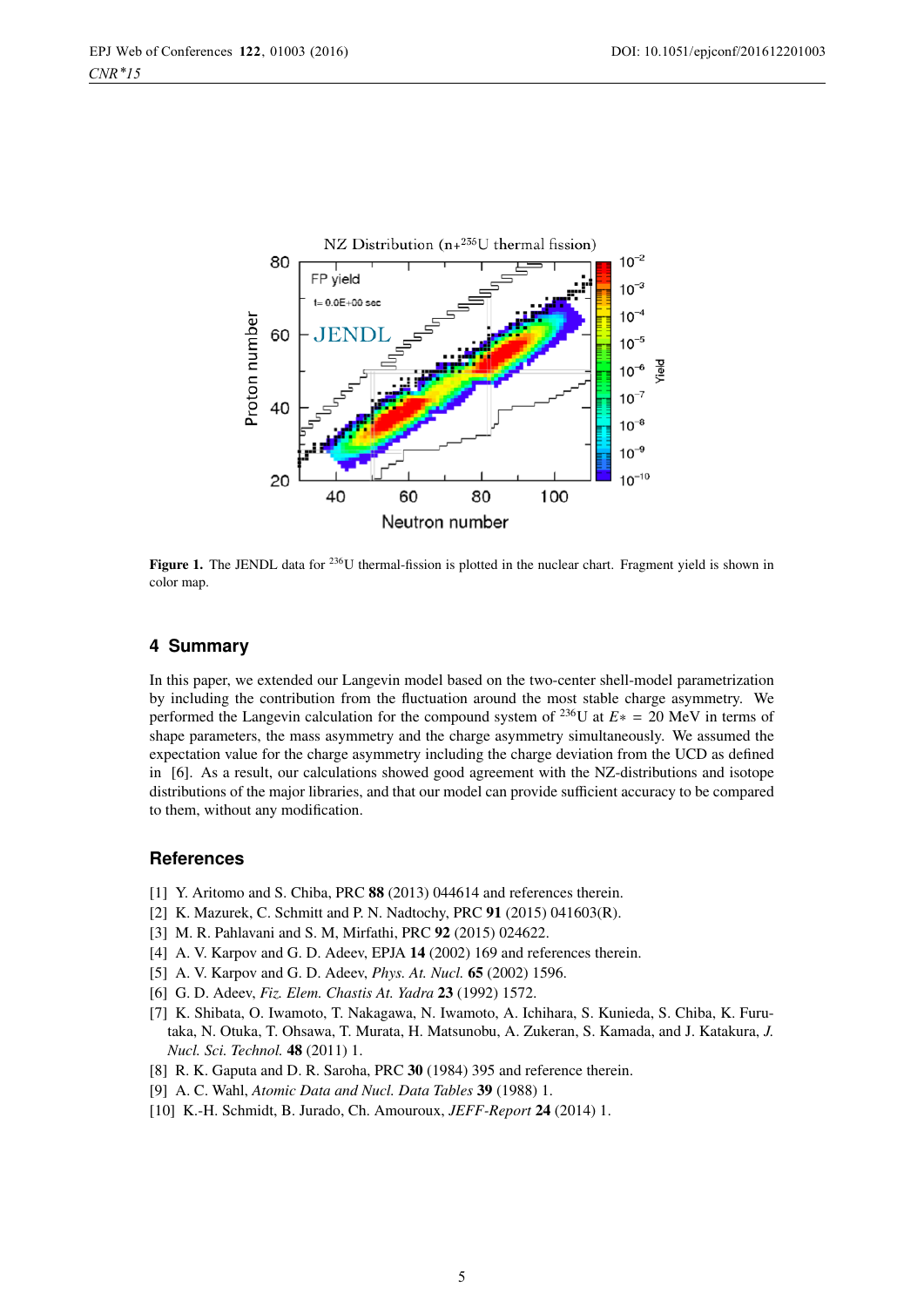

Figure 2. Calculated fragment yields in color map. The 1.5 neutrons are removed from each fragment as emitted prompt neutrons.

- [11] A. Santamarina et al., *JEFF-Report* 22 (2009) 1.
- [12] M.B. Chadwick et al., *Nucl. Data Sheets* 112 (2011) 2887.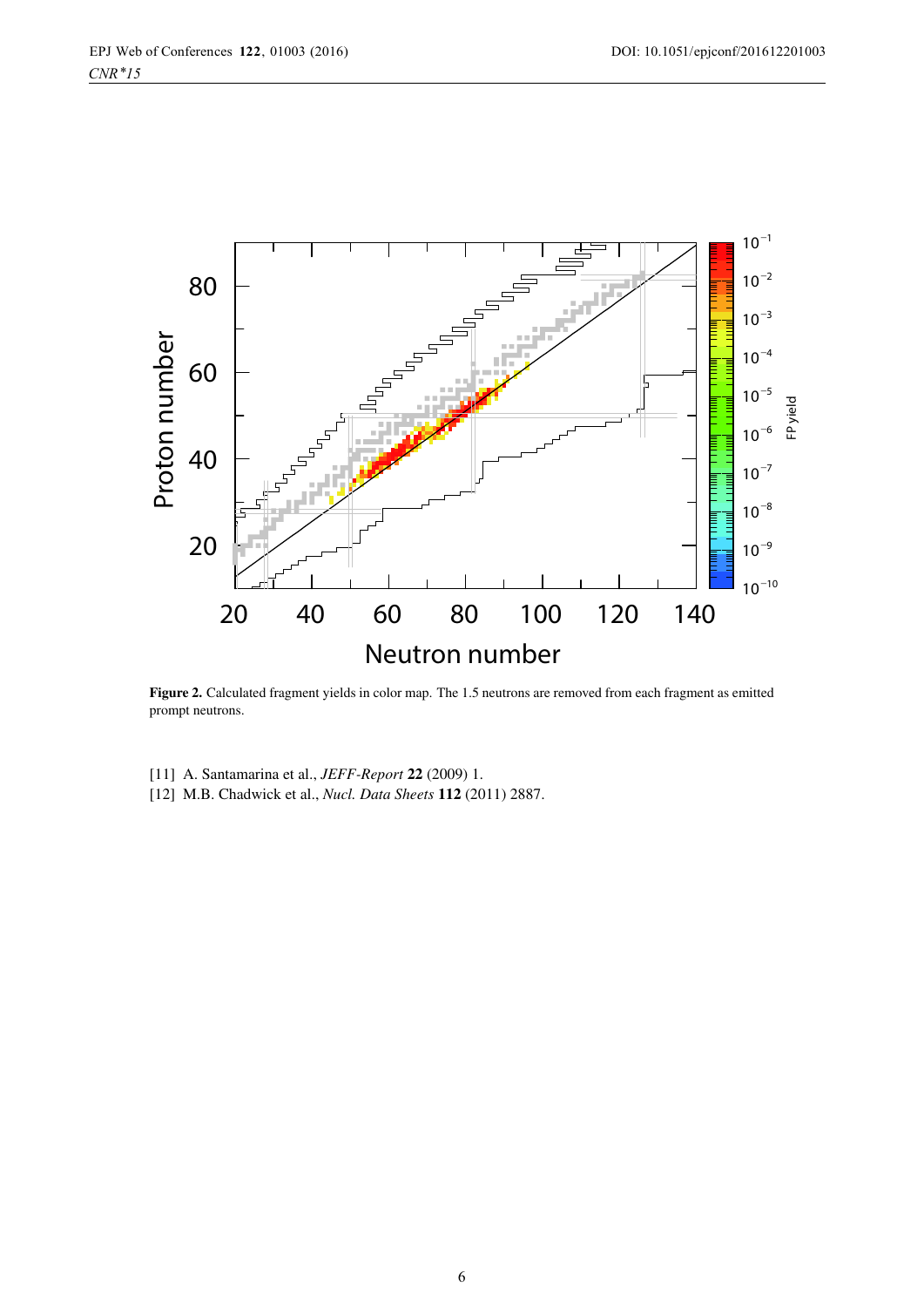

Figure 3. Isotope distribution as a function of mass number *<sup>A</sup>* is shown, when *<sup>Z</sup>* <sup>=</sup> 39, with major libraries. Red line with filled circle is our calculation on a log scale. Black line with open circle is the JENDL/FPY-2011 [7] for <sup>236</sup>U thermal-fission. Blue dashed-line with open square is the JEFF-3.1.1 [11] for <sup>236</sup>U thermal-fission. Purple dashed-line with open triangle is the ENDF/B-VII [12] for <sup>236</sup>U thermal fission. Green dashed-line with open inverted-triangle is the GEF [10] for 236U thermal-fission.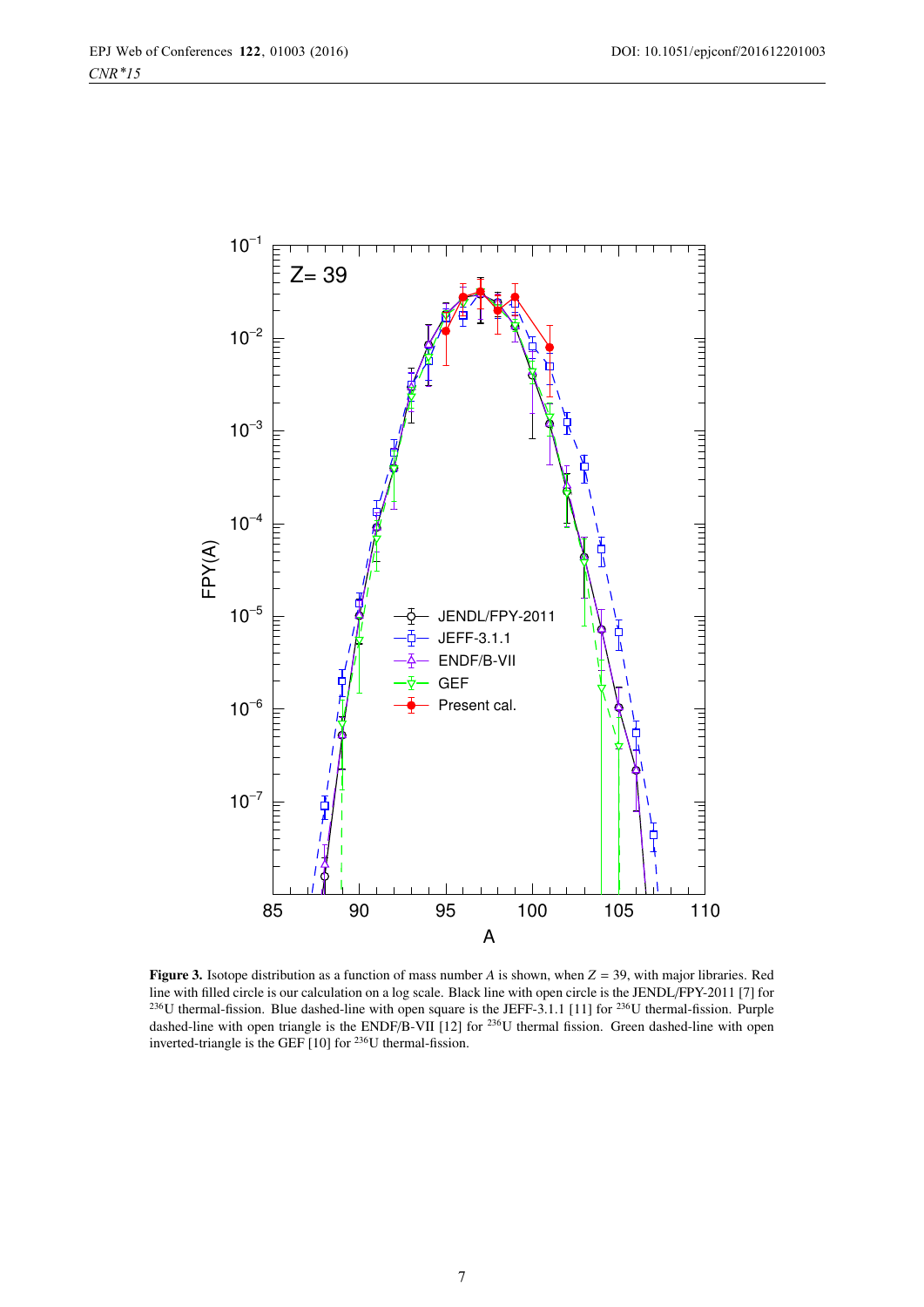

Figure 4. Isotope distribution as a function of mass number *<sup>A</sup>* is shown, when *<sup>Z</sup>* <sup>=</sup> 52, with major libraries. Red line with filled circle is our calculation on a log scale. Black line with open circle is the JENDL/FPY-2011 [7] for <sup>236</sup>U thermal-fission. Blue dashed-line with open square is the JEFF-3.1.1 [11] for <sup>236</sup>U thermal-fission. Purple dashed-line with open triangle is the ENDF/B-VII [12] for <sup>236</sup>U thermal fission. Green dashed-line with open inverted-triangle is the GEF [10] for 236U thermal-fission.